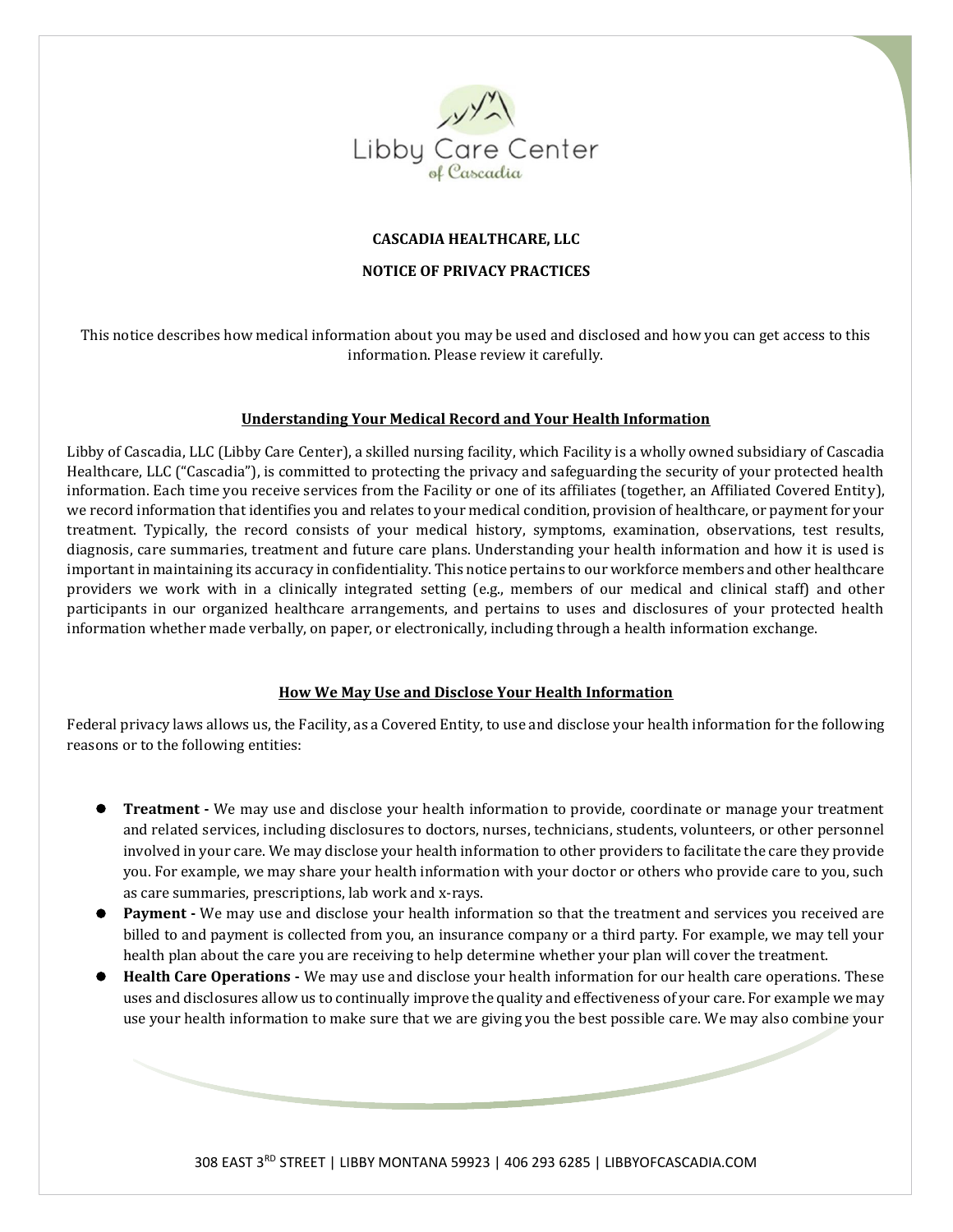health information with health information from others who are providing care to you so that we can identify better ways to provide you with care and services.

- ⚫ **Facility Directory Purposes -** We may include certain limited information about you in a Center directory while you are a patient. This information may include your name, location in the center, general condition (fair, stable, etc.) and religious affiliation. Your religious affiliation may be given to a member of the clergy, such as a priest or rabbi, even if they don't ask for you by name. The Center directory is used so your family, friends and clergy can visit you and generally know how you are doing. If you would like to opt out of being in the directory, please contact the business office or social worker.
- ⚫ **To Family Members and Others Involved in Your Care -** Unless you object, we may disclose to a member of your family, a relative, a close friend or any other person you identify, your health information that directly relates to that person's involvement in your health care. If you are unable to agree or object to such a disclosure, we may disclose information as necessary if we determine that it is in your best interest based on our professional judgment. We may use or disclose health information to notify or assist in notifying a family member, personal representative, or any other person responsible for your care of your location, general condition, or death.
- ⚫ **Disaster Relief -** We may use or disclose your health information to an authorized public or private entity to assist in disaster relief efforts to coordinate notifying your family members of your location, general condition or death.
- ⚫ **Incidental Disclosures -** Some incidental disclosures of your health information may occur during otherwise permitted use or disclosure of your health information. For example, a visitor may overhear a discussion about your care at the nurses station. We have implemented appropriate safeguards to protect the privacy of your information, such as keeping those conversations at a quiet volume.
- ⚫ **As Required by Law -** We may disclose your health information when we are required to do so by federal, state or local law.
- ⚫ **Public Health Activities -** We may disclose your health information to appropriate bodies for public health activities, including prevention or controlling disease, reporting adverse events, product defects, or for Food and Drug Administration reporting. We may provide required immunization records to a school with agreement from a parent, guardian, or other representative.
- ⚫ **Crime, Abuse, and Neglect Reporting -** We may disclose your health information to a government Authority if we reasonably believe that you have been a victim of a crime or your victim of abuse, neglect or domestic violence.
- ⚫ **Health Oversight Activities -** We may disclose your health information to a health oversight agency for activities such as audits, investigations, licensure or disciplinary actions, or for civil, administrative or criminal proceedings.
- ⚫ **Judicial and Administrative Proceedings -** We may disclose your health information in response to a court or administrative tribunal order. We may also disclose your health information in response to a subpoena, Discovery request, or other lawful process once efforts have been made to tell you about the request or obtain in order protecting the information requested.
- Law Enforcement Purposes In certain circumstances, we may disclose your health information for law enforcement purposes to a law enforcement official including disclosures for identification and location purposes; pertaining to crime victims; if we suspected death occurred as a result of a crime; if we believe a crime occurred on the premises; or to alert law enforcement insert medical emergencies.
- ⚫ **Coroners, Medical Examiners, and Tissue Donation -** We may disclose your health information to identify a deceased person or determine the cause of death, the funeral directors to assist in their duties, or organ procurement organizations to facilitate organ, eye or tissue donation and transplantation.
- ⚫ **Research -** We may use and disclosure health information to researchers in certain circumstances, such as research that has been approved through a special process designed to protect your health information privacy.
- ⚫ **To Avert a Serious Threat to Health or Safety -** We may use and disclosure health information when necessary to prevent a serious and imminent threat to your health and safety of the health and safety of the public or another de someone able to help prevent the threat.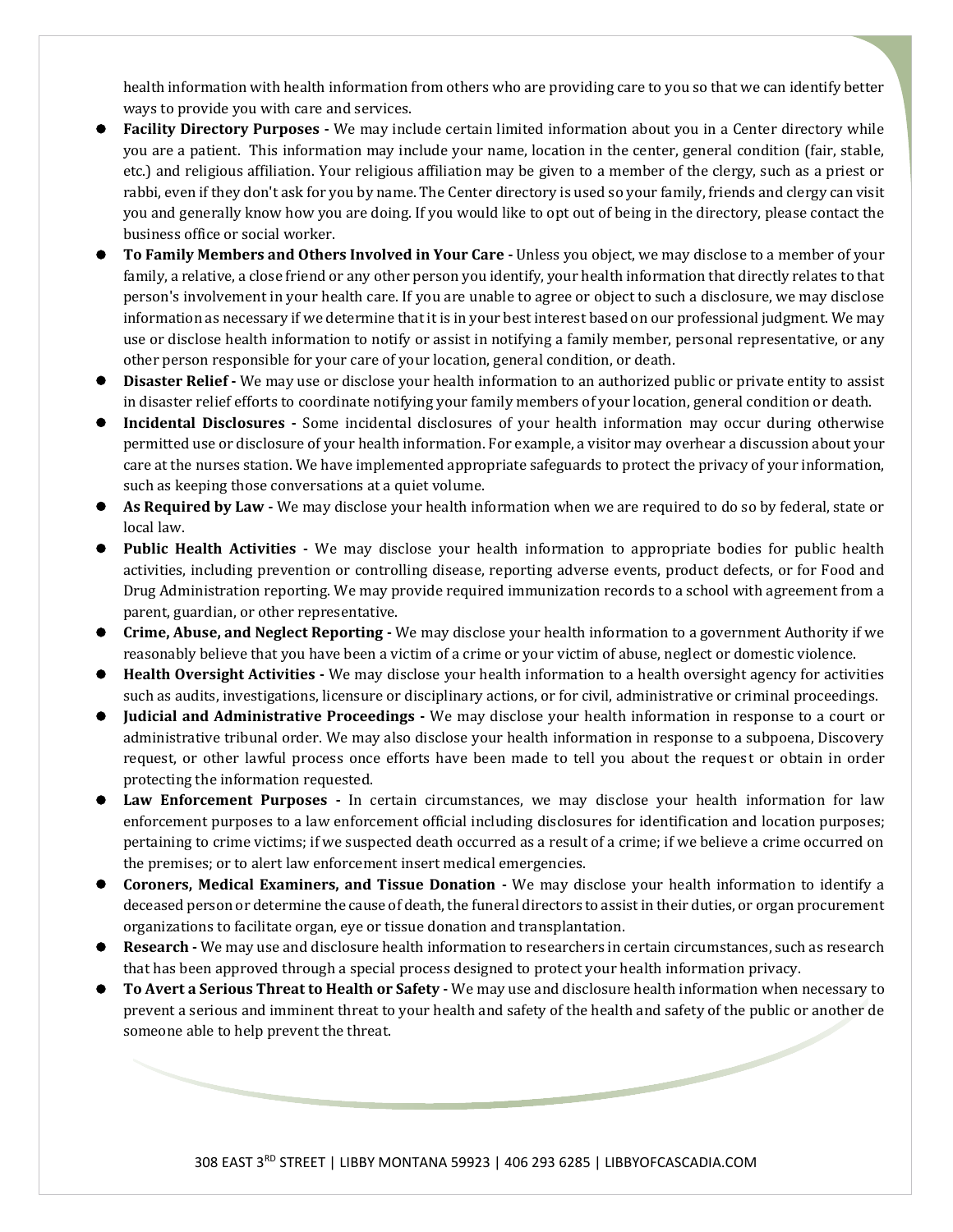- ⚫ **Specialized Government Functions -** We may use and disclosure health information for some military and Veteran activities, such as to military authorities if you are or were previously a member of the Armed Forces. We may also disclose information when requested by federal officials for National Security or intelligence activities or for the protection of certain public officials.
- ⚫ **Correctional Institutions -** If you are an inmate, we may disclose your health information to your custodial Correctional Institution or law enforcement officials and certain circumstances.
- ⚫ **Workers' Compensation -** We may disclose your health information to comply with laws related to workers' compensation or similar programs.
- ⚫ **Communication -** We may contact you to provide appointment and refill reminders, alternative treatments, and other health-related services such as disease management programs and community-based services that may be of interest to you.
- ⚫ **Business Associates -** Service providers with whom we have contracted to provide a service on our behalf make create, receive, maintain or transmit your health information once they agree in writing to protect the privacy and security of your health information.
- **To Health and Human Services** We may disclose your health information to the Secretary of Health and Human Services for compliance reviews and complaint investigations.
- ⚫ **Marketing -** With a few exceptions, we must have your written authorization to use or disclose your health information to make a communication about a product or service that encourages the recipients of the communication to purchase or use the product or service. For example, we may communicate with you face-to-face regarding services that may be of interest to you.
- **Perigmeral Psychotherapy Notes -** We must have your written authorization to use or disclose your Psychotherapy notes except for certain treatment, payment and Health Care operations purposes, if the disclosure is required by law or for health oversight activities, or to avert a serious threat.
- Sale of Protected Health Information With few exceptions, we must have your written authorization for any disclosure of your health information that is a sale of protected health information and we must notify you that we will be paid for the disclosure.
- ⚫ **Other Uses and Disclosures -** Other uses and disclosures not described in this notice will be made only with your written authorization unless otherwise required or permitted by law.
- ⚫ **Revoking an Authorization -** You may revoke an authorization at any time in writing, except to the extent that we have relied on the authorization to disclose your health information or in certain circumstances when the authorization was obtained as a condition of obtaining insurance coverage.

## **Your Health Information Rights**

Although your medical record is the property of the Facility, the information belongs to you. You have legal rights regarding your health information, which are described below. Your legal rights include a:

- ⚫ **Right to Inspect and Copy -** With some exceptions, you have the right to inspect and obtain an electronic or paper copy of your health information maintained in your designated record set. We may charge a fee for the associated cost of labor, mailing, or other supplies. We may deny your request to inspect and copy in certain limited circumstances. If you are denied access, you may request a review of the denial.
- **Right to Amend** If you believe the health information we have about you is inaccurate or incomplete, you have the right to request an amendment of your health information. This right exists as long as we keep this information. You must provide a reason that supports your request. We may deny your request for an amendment in some circumstances.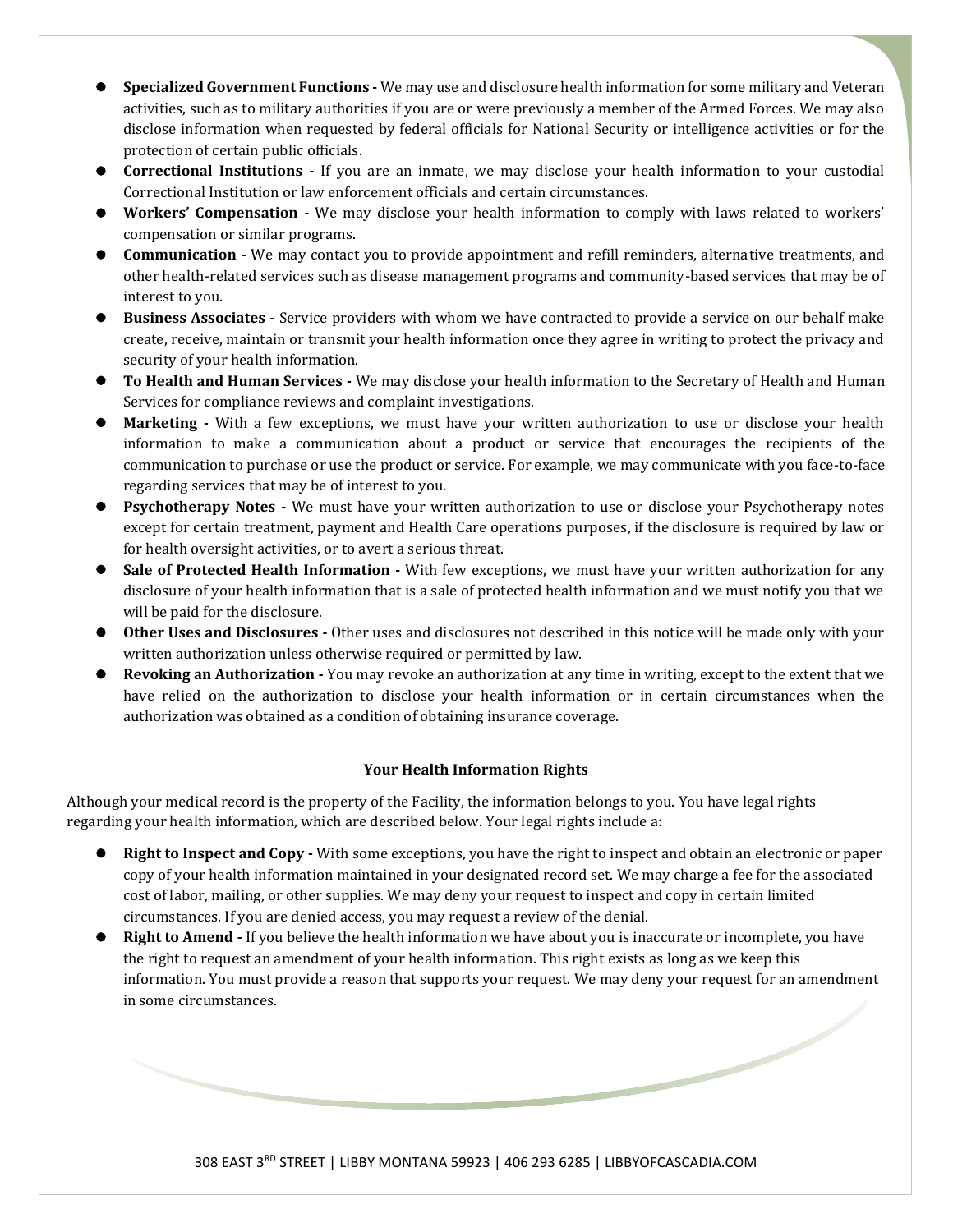- ⚫ **Right to an Accounting of Disclosures -** You have the right to obtain a listing of certain disclosures we have made of your health information. You can request an accounting of these disclosures made for up to 6 years prior to the date of your request. The first request in a 12-month period is provided at no cost to you. There may be a charge for subsequent request within the same 12 month period. We will notify you of the cost involved so you may withdraw or modify your request before incurring any costs.
- ⚫ **Right to Request Restrictions -** You have the right to request restrictions on the use or disclosure of your health information for treatment, payment and healthcare operations. You also have a right to request a restriction on disclosures about you to someone who is involved in your care or the payment for your care, like a family member or friend. We are not required to agree to your request except when you 1) request a restriction to your health plan for payment or healthcare operations purposes, and the disclosure is not otherwise required by law, and 2) the request pertains solely to a healthcare item or service for which we have been paid out of pocket in full. If we do agree to a requested restriction, we will comply with your request unless the information is needed to provide you emergency treatment. You will need to notify other providers if you want them to abide by the same restrictions.
- ⚫ **Right to Receive Confidential Communications -** You have the right to request to receive Communications of health information by alternate means or at alternative locations. We will accommodate all reasonable requests.
- **Right to a Paper Copy of this notice -** You have a right to a paper copy of this Notice at any time even if you have agreed to receive this Notice electronically.

## **Our Responsibilities**

We are required by law to maintain the privacy of protected health information, provide you with this Notice of our legal duties and privacy practices with respect to protected health information, and to notify you if you are affected by a breach of unsecured protected health information.

We are required to abide by the terms of this Notice while it is in effect. We reserve the right to change the terms of our Notice and to make the new Notice provisions effective for all protected health information that we maintain. If we change the terms of our notice, we will make copies of the new notice available to you and post a copy of the new notice in a prominent location in the Center.

# **Complaints**

If you believe your privacy rights have been violated, you may complain to the Facility's Licensed Nursing Home Administrator, or the Director of Nursing, at 308 E. 3rd St. Libby, MT 59923 (406) 293-6285, or our Resident and Family Relations Hotline at 1-844-464-0753, or to the Secretary of Health and Human Services. You can file a complaint with the U.S. Department of Health and Human Services Office for Civil Rights by sending a letter to 200 Independence Avenue, S.W., Washington, D.C. 20201, calling 1-877-696-6775, or visiting **[www.hhs.gov/ocr/privacy/hipaa/complaints/.](http://www.hhs.gov/ocr/privacy/hipaa/complaints/)**

You will not be retaliated against for filing a complaint.

**Contact Us**

308 EAST 3RD STREET | LIBBY MONTANA 59923 | 406 293 6285 | LIBBYOFCASCADIA.COM